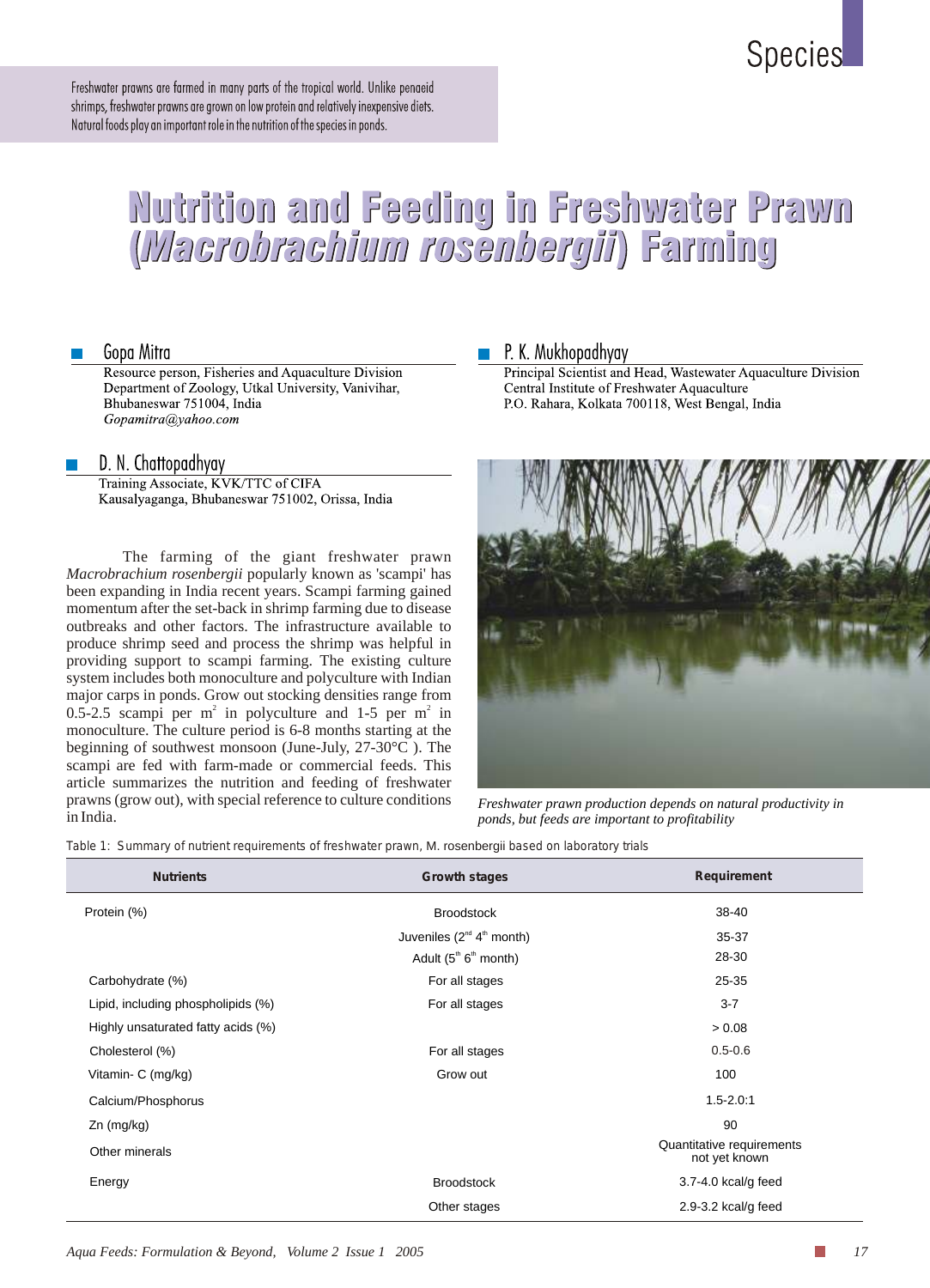#### **Nutrient Requirements**

There is a fairly good amount of information on the nutrient requirements of freshwater prawn. The prawns are capable of digesting a wide range of foods of both plant and animal origin. Characterization of the activities of the digestive enzymes in the alimentary tract indicates the presence of enzymes like trypsin, amino peptidases, proteases, amylases, chitinase, cellulase, esterases and lipases. Nutrient requirements of different grow out stages of prawn are summarized in Table 1.

#### *Proteins and Amino Acids:*

Diets with about 35-40% protein and gross energy level of about 3.2 kcal/g diet and protein:energy ratio of about 125-130 mg protein/kcal are suitable for growth of *M. rosenbergii* in clear water systems that do not have any supply of natural foods. Broodstock reared in ponds having natural food (benthic micro- and macro fauna) require about 30% protein in the diet. Many commercial feeds for grow-out contain 24-32% crude protein. Protein/starch ratio of 1:1 is known to be effective for better feed efficiency and growth rate. The prawn requires the same ten essential amino acids as other crustacean and fish species, but quantitative requirements have not been determined. The amino acid composition of the prawn muscle is used to provide guidance values in feed formulation.

#### *Carbohydrates:*

The comparatively high specific activity of amylase found for *M. rosenbergii* supports the fact that the species efficiently utilizes carbohydrates as a source of energy. During fasting, energy metabolism in the prawn is dominated by carbohydrates, followed by lipids and proteins. Complex polysaccharides including starch and dextrin are more effectively utilized than simple sugars. Dietary glucosamine (an amino sugar and intermediary between glucose and chitin) facilitates molting followed by enhanced growth. Dietary protein is efficiently utilized at dietary lipid-carbohydrate ratio of 1:3-1:4. The prawns are also known to utilize as high as 30% dietary fiber.

#### *Lipids and Fatty Acids:*

In freshwater prawn that uses dietary carbohydrate efficiently as energy source, protein sparing by lipids is not considered to be crucial. The dietary lipid level in prawn diets can be as low as 5 % provided the lipid source contains sufficient levels of essential fatty acids. There is a dietary requirement for highly unsaturated fatty acids (HUFA) although in very small quantities. Both n-3 and n-6 HUFAs at dietary levels of 0.075% are known to increase weight gain and feed efficiency remarkably. In addition both 18:2n-6 and 18:3n-3 are also required.

*M. Rosenbergii,* like other crustaceans*,* is unable to synthesize cholesterol due to the absence of the enzyme 3 hydroxy 3 methylglutaryl CoA reductase. The dietary requirement for cholesterol is approximately 0.3-0.6% in diet. Substitution with 0.6% ergosterol or stigmesterol is generally not so effective compared to 0.6% cholesterol. However, a mixture of phytosterols (sitosterol, campesterol and dihydrobrassi-casterol) has been found to be as effective as cholesterol. So, unlike in penaeid shrimp feeds, there is no need to add high levels of purified cholesterol in freshwater prawn feeds provided the ingredients contain sufficient levels of phytosterols.



*Farmer showing difference in claw sizes between individual prawns* 

Low level of dietary cholesterol in broodstock diet is known to adversely affect egg quality resulting in inferior quality of seed production The cholesterol content in the eggs and hepatopancreas, and total lipid content in the ovary and hepatopancreas of pond reared broodstock fed with a diet containing 30% crude protein and 5% lipid was significantly lower when compared to the eggs from wild broodstock collected from the lower reaches of the river Brahmini in Orissa, India. Higher levels of lipids and cholesterol are probably key factors in egg maturation and egg quality.

The freshwater prawn also has limited ability to biosynthesize phospholipid (PL) *de novo.*Abasal level of 0.8% dietary PLs is required to meet the demand of the scampi broodstock. A dietary source of phosphatidylcholine (PC) in the form of soy-lecithin is essential for larval growth and survival. Supplementation of larval diets with 5% soy-lecithin along with 1 % cod liver oil and 1% groundnut oil improved growth rate by164%. In the absence of sufficient levels of bile salts during development, dietary PC may also enhance the assimilation of ingested fats by acting as temporary emulsifier.

#### *Vitamins:*

Vitamin requirements of *M. rosenbergii* are probably similar to other crustaceans and fish species. The prawn requires 60-150mg vitamin C/kg diet. Levels of 60mg ascorbic acid and 300 mg  $\alpha$ -tocopherol per kg diet are considered sufficient for proper reproduction and offspring viability in prawn broodstock. However, feeding female prawn with higher levels of both these vitamins (each around 900 mg/kg) might improve larval quality including higher tolerance to ammonia stress. It has been reported that vitamin E at 200 mg/kg diet modulated some of the antioxidants defense system by decreasing lipid peroxidation in the hepatopancreas.

#### *Minerals:*

Information on quantitative mineral requirement of freshwater prawn is limited. Dietary supply of calcium seems to improve growth of freshwater prawn. Performance of the prawns were better when calcium was provided at 3% level in soft water (Calcium concentration at 5 ppm). Even when the calcium concentration was higher at 74 ppm, performance improved when calcium was provided at 1.8%. The optimum level of zinc is at 50-90mg/kg diet. Growth and feed conversion efficiency declined at higher dietary doses (> 90mg/kg) of zinc.